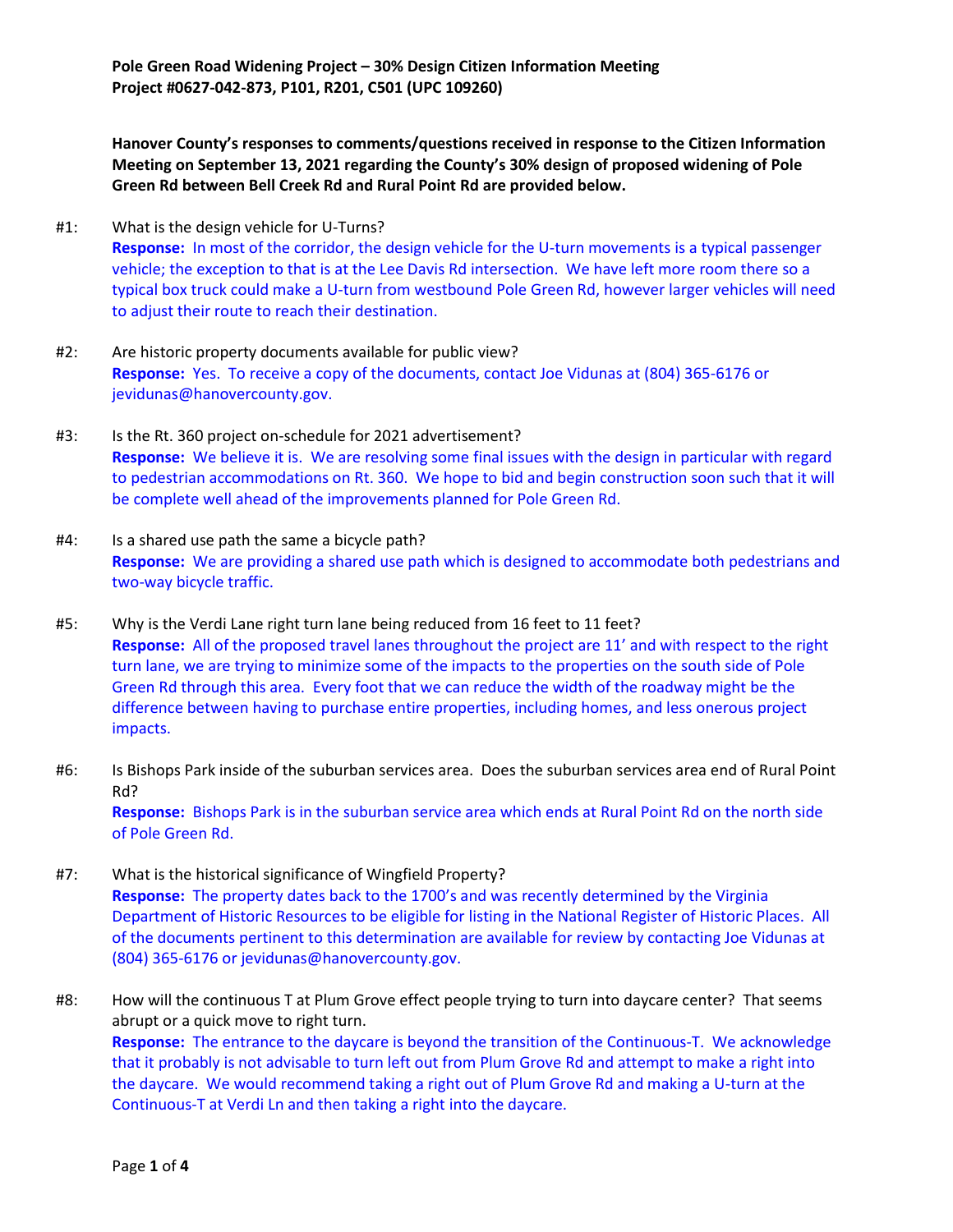## **Pole Green Road Widening Project – 30% Design Citizen Information Meeting Project #0627-042-873, P101, R201, C501 (UPC 109260)**

#9: How can you be sure to hire a competent contractor to undertake the construction on the roadway? We have seen some horrendous bulldozer and grader operators that were careless and totally incompetent.

**Response:** It's our practice to put qualifications in our bid documents to ensure that bidders meet a predetermined minimum level of competency. We also hire a number of onsite inspectors and will assign a project manager to perform the day to day supervision of the construction activities. Every effort will be made to prevent and minimize any non-intended impacts and will also be available to address any concerns that may arise from the public.

- #10: At Hanover Grove Drive, if the property to the north develops, would it justify the installation of a traffic signal at that intersection? **Response:** It depends on the type of development. It may not warrant a traffic signal if the property is developed as residential, which tends to be heaviest for short periods in the morning and evening. However, traffic related to a commercial development which tends to be more steady throughout the day, may be more likely to warrant a signal.
- #11: If there is increased development impacting the intersection of Verdi Lane, would it be possible to install a signal light at that location? **Response:** Yes. In fact, a Continuous-T can be signalized in which case the southbound and westbound movements would be controlled by the signal and the eastbound through lanes on Pole Green Rd would be allowed to continue without stopping.
- #12: Is a signal warranted at Hanover Grove, would it be permissible to have a signal at Verdi land as well? **Response:** If warranted, there is sufficient distance between the two intersections to allow a signal at both locations. A minimum 1,050 ft. is required and the intersections are 1,750 ft. apart.
- #13: I virtually attended the Sept 13 presentation of the Pole Green widening project and would like more information on the historic property located on Pole Green near the intersection with Verdi Lane. **Response:** All of the historic documents are available for review by contacting Joe Vidunas at (804) 365- 6176 or jevidunas@hanovercounty.gov.
- #14: I just listened to the 9-13-2021 meeting about Pole Green Road Widening. I live at the corner of Hanover Grove Road and Pole Green Road. It keeps getting worse.....at first we were told we would get a light....then we were told we would get a protected T at the intersection. Now the latest plan calls for two left turn lanes....both going west and going east...even though there is NOTHING to turn left going East on Pole Green road. Thanks to your "planning" it will be IMPOSSIBLE to make a left turn onto Pole green road from Hanover Grove Road during the morning or the evening. I suggest someone from your "Planning Group" come to see out how bad the traffic is NOW....let alone after all the traffic lanes are added. I keep hearing comments like we want to have "minimal" impact on the residents.....well your current plan WILL have a major impact on the residents of Hanover Grove sub-division. I await your reply.

**Response:** The intersection was evaluated and a signal is not warranted. A Continuous-T was also considered, however it would likely be removed when the property to the north develops, and would preclude the ability for eastbound U-turns to be made if installed. The eastbound left turn lane provides an opportunity for properties to the south and west of Hanover Grove to make a safe U-turn maneuver outside of eastbound through traffic. As an alternative to making a left turn out of Hanover Grove, residents can turn right out of Hanover Grove and make a U-turn at Verdi Lane. As an additional option,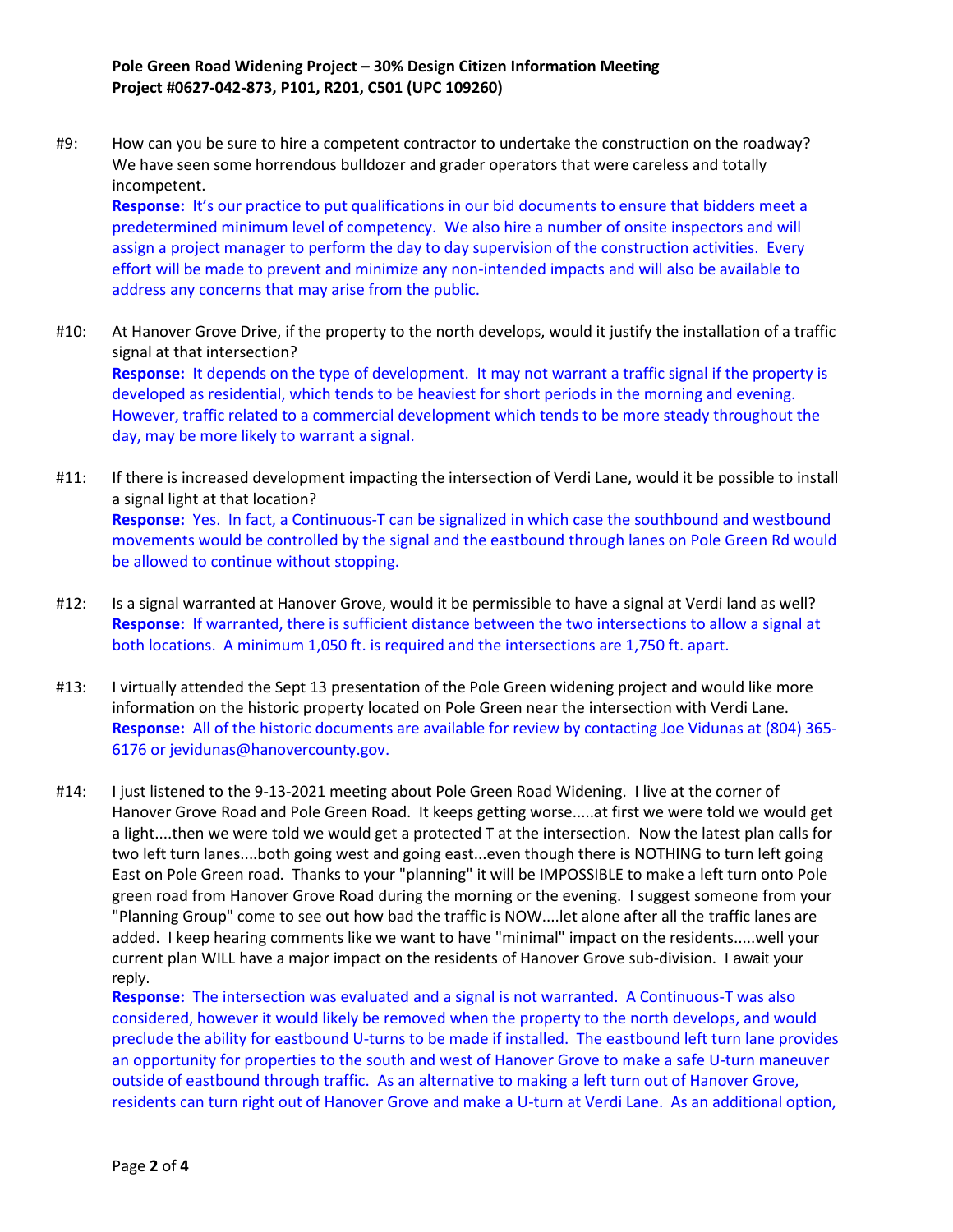residence can also travel through the subdivision to make a left turn at the Continuous-T provided at Plum Grove Dr.

- #15: Question about the 30% plans, with homes being forced to be closer to the road, will the speed limit along Pole Green Rd be lowered thru this corridor? **Response:** Pole Green Rd through the project segment is posted at 45 mph and we don't anticipate the speed limit to be changed as a result of the project.
- #16: Thank you so much for the informative meeting tonight. I have a couple comments after watching the live feed.
	- I really like the shared use path. I am so appreciative that you all talked to the Richmond Area Bicyclist Association and got their input on what people want, and I think it is wide enough to support bikes and pedestrians. I also appreciate that you have the path and sidewalks throughout the entire project. I support pedestrian accommodations in every road project in the Suburban Service Area; I see so many kids walking to Mechanicsville High School and Bell Creek Middle School up and down Lee Davis Road, and people trying to cross Mechanicsville Turnpike, and giving them accommodations makes things so much safer.
	- $\bullet$  I also like the various continuous T's throughout the project area. I know some people in my neighborhood would prefer a signalized intersection, but I agree that there is currently not enough traffic to justify. A continuous t makes turning much safer while still allowing traffic to flow.
	- My daughter goes to the daycare mentioned in the meeting (The Learning Connection) and I turn out of Plum Grove Drive to get her there. However, the vast majority of the time I turn east on Pole Green Road, turn onto Verdi Lane, and then turn into the Atlee Church property. For the convenience of both the church and the daycare, there is a connection between the church lot and the daycare lot, so I can get to the daycare from Verdi Lane and therefore not have to make a left turn from Plum Grove and then try to merge across a bunch of traffic lanes. The safety of your proposal outweighs trying to cut across all those lanes.
	- Finally, I would love to read the documents of the Wingfield property. I have seen some of the structures there and would love to learn more.

Thank you so much for your consideration of public input!

**Response:** Thank you for your comments. All of the historic documents are available for review by contacting Joe Vidunas at (804) 365-6176 or jevidunas@hanovercounty.gov.

#17: I heard you discussing the amount of property owners/parcels and want to be sure you are aware that Hanover Grove HOA owns the flower beds, signs, and the vinyl 3 rail fencing along Pole Green Road. We need to be a part of the discussions when the time comes for discussions for those areas and the costs of rebuilding the fence and entrances to the neighborhood. In reference to the Wingfield Property, I would definitely be interested in seeing the report.

I have one resident that brought up a very good question to me. Has there been any talk of guard rails or other safety barriers of this project? In June, we had a traffic crash that caused significant damage to the entrances of the neighborhood, sign, our fence, and more importantly a resident's second fence that landed the vehicle in their backyard within feet of their in-ground pool. Also, residents on Pole Green Road have had drunk drivers run off the road into their property.

Also, are there any sound reduction strategies involved?

**Response:** Thank you for letting us know about the HOA items. A representative of the County will be in touch at the appropriate time to discuss impacts to these items. Regarding the Wingfield property, all